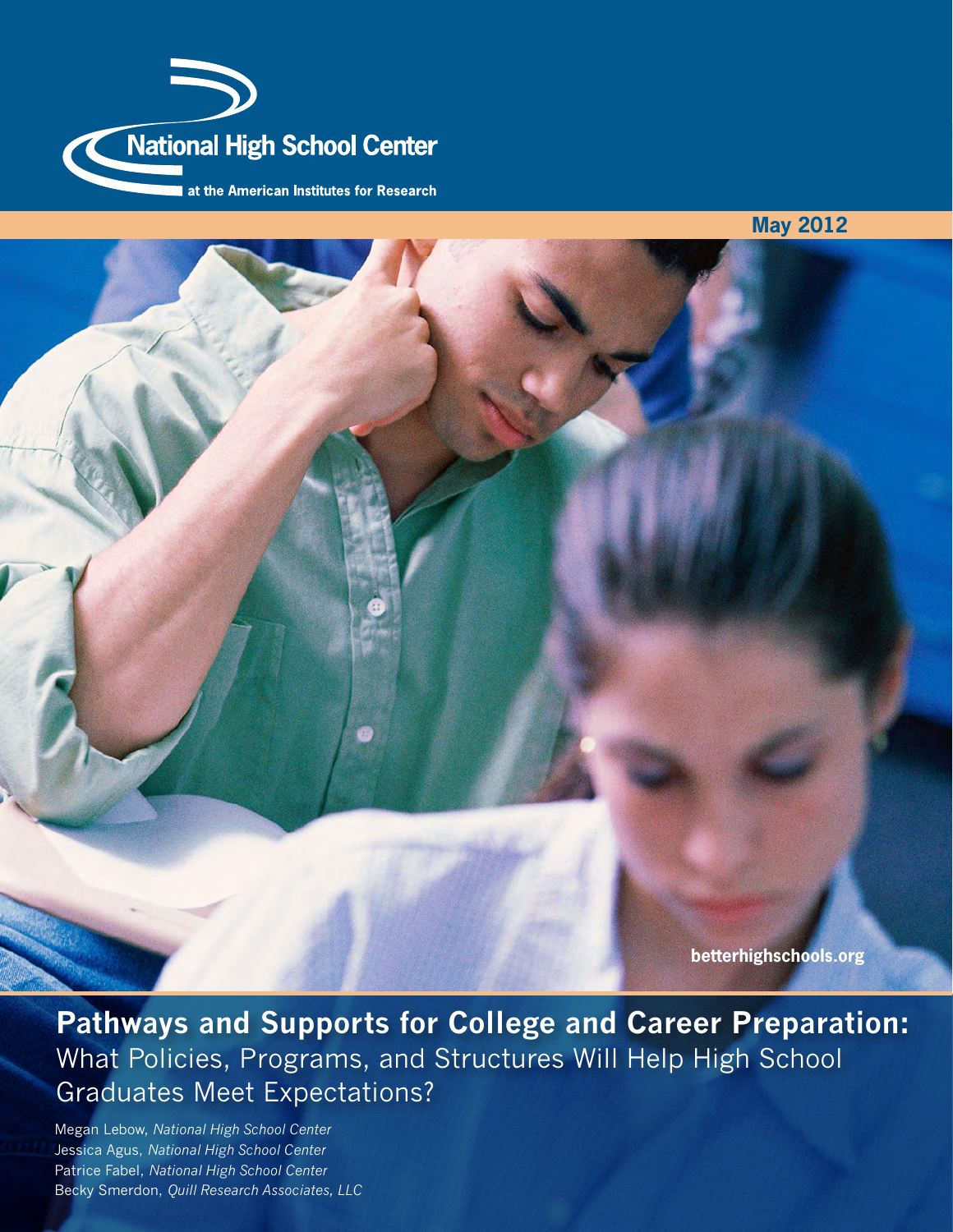

### **I N T R O D U C T I O N**

College and career readiness has become a key priority for the PK–20 education community and the nation at large. And although college and career readiness is a PK–20 issue, much of the attention has focused on secondary education, fueled by economic projections and secondary reform efforts. Recent projections indicate that within the next decade, 63 percent of all jobs in the United States will require some postsecondary education, and 90 percent of new jobs in growing industries with high wages will require some postsecondary training; however, institutes of higher education and the business community have long expressed concern over the inadequacy of a traditional high school education in preparing students for postsecondary education or training necessary to succeed in these careers (Alliance for Excellent Education, 2009; Carnevale, Smith, & Strohl, 2010; U.S. Department of Labor, 2008).

High schools face many challenges in ensuring that all students are college and career ready. Not only must high schools raise their expectations and help students set more ambitious postsecondary goals, but they must also provide a wider array of supports to help students meet their individual goals. Furthermore, the growing consensus on the importance of all students mastering a broad range of knowledge and skills—like the English language arts and mathematics standards within the Common Core State Standards; key learning skills such as social and emotional and academic success skills; and knowledge of and exposure to a diverse range of postsecondary pathways—is made even more challenging in that there is also subset of college and career readiness skills that are directly tied to individual postsecondary goals. As each student identifies postsecondary aspirations, he or she will require specific knowledge and skills to prepare for the identified pathway (Alliance for Excellent Education, 2009; Educational Policy Improvement Center, 2009; ACT, 2006).

The increased focus on college and career readiness, combined with the complexity of the challenges associated with the topic, has led to a rapidly expanding college and career readiness community that is rich with resources yet replete with confusion. The National High School Center recently conducted a scan of organizations that address college and career readiness and identified more than 70 such organizations, including those focused on policy, practice, advocacy, access, and research. Through this scan, the College and Career Development Organizer was created to help make sense of this increasingly complicated topic.

The purpose of this brief is to summarize and organize the college and career readiness pathways and supports that the National High School Center has collected as part of a scan of organizations involved in college and career readiness. This brief is a companion piece to the National High School Center's College and Career Development Organizer and is the second in a series of briefs describing the three strands identified therein (see [http://www.betterhighschools.org/](http://www.betterhighschools.org/CCR/resources.asp) [CCR/resources.asp](http://www.betterhighschools.org/CCR/resources.asp) to download briefs):

- *Expectations and Goals for College and Career Readiness: What Should Students Know and Be Able to Do?*
- *Pathways and Supports for College and Career Preparation: What Policies, Programs, and Structures Will Help High School Graduates Meet Expectations?*
- *Outcomes and Measures for College and Career Success: How Do We Know When High School Graduates Meet Expectations?*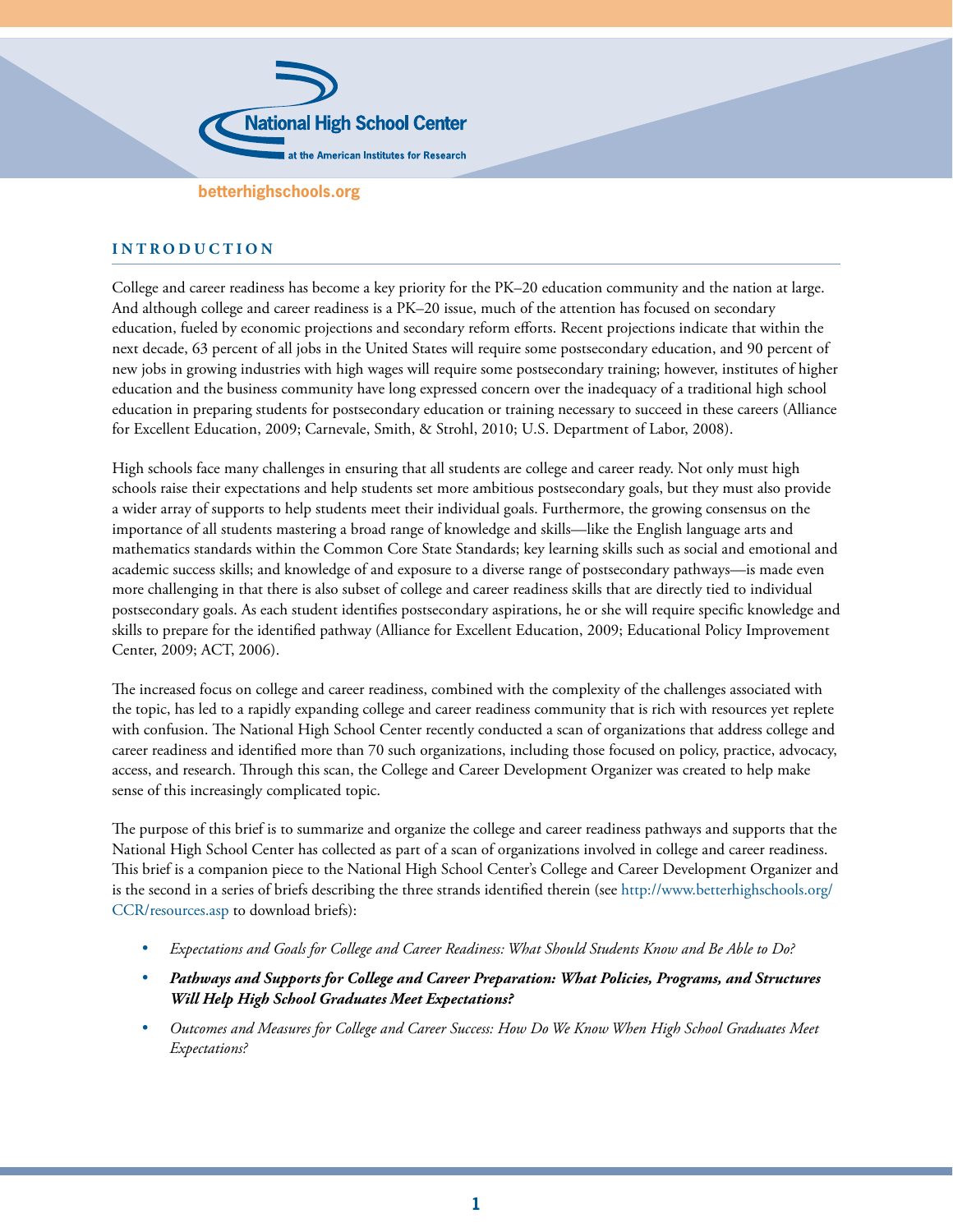

In the pages that follow, the National High School Center briefly summarizes the pathways and supports of college and career preparation that have been collected and organizes this information into three key threads (see Exhibit 1):

- Personalized Learning Supports
- Rigorous Programs of Study
- Aligned Resources, Structures, and Supports.

Along with a brief description of each thread, key components are highlighted and examples of each type of pathway and support are provided. The brief concludes with key factors that schools, districts, and states may want to consider as they begin to build, analyze, and address pathways and supports specific to college and career readiness in their contexts.

## **Exhibit 1. College and Career Development Organizer: Pathways and Supports Strand.**

| <b>STRAND 2: Pathways and Supports for College and Career Preparation</b><br>What policies, programs, and structures will help high school graduates meet expectations? |                                                                                |                                                                                                                                                                                                    |
|-------------------------------------------------------------------------------------------------------------------------------------------------------------------------|--------------------------------------------------------------------------------|----------------------------------------------------------------------------------------------------------------------------------------------------------------------------------------------------|
| <b>THREADS</b>                                                                                                                                                          | <b>COMPONENTS</b>                                                              | <b>EXAMPLES</b>                                                                                                                                                                                    |
| <b>Personalized</b><br><b>Learning</b><br><b>Supports</b>                                                                                                               | <b>Individualized Learning Strategies</b>                                      | Individual learning plans • Flexible grouping and differentiated instruction<br>Mentoring and counseling                                                                                           |
|                                                                                                                                                                         | <b>Targeted Interventions</b>                                                  | Content/credit recovery and tutoring • Health and wraparound family services<br>Tiered interventions/positive behavioral interventions and supports • Student,<br>family, and community engagement |
| <b>Rigorous</b><br><b>Programs</b><br>of Study                                                                                                                          | <b>Rigorous and Relevant Curriculum,</b><br><b>Instruction, and Assessment</b> | Middle school preparation and pathway selection (career exploration, academic<br>preparation) • Accelerated learning programs • Blended learning                                                   |
|                                                                                                                                                                         | <b>Well-Defined Pathways With</b><br><b>Postsecondary Alignment</b>            | $PK-20$ initiatives • Multidisciplinary programs of study • Alternative pathways and<br>Graduate Equivalency Diploma (GED) Pathway                                                                 |
|                                                                                                                                                                         | <b>Postsecondary Experiences</b><br>and Preparations                           | College visits and career fairs Dual enrollment, internships, and work experience<br>Enrollment and financial aid applications and enrollment preparation                                          |
| <b>Aligned</b><br>Resources,<br>Structures,<br>and Supports                                                                                                             | <b>Physical and Organizational Structures</b>                                  | Block scheduling, increased learning time, and advisories D Career academies and<br>smaller learning communities                                                                                   |
|                                                                                                                                                                         | <b>Human Capital</b>                                                           | Recruitment and hiring ▶ Professional development and support ▶ Supervision<br>and evaluation                                                                                                      |
|                                                                                                                                                                         | <b>Community Partnerships and Resources</b>                                    | Tutoring/mentoring programs and service learning ▶<br><b>Internships</b>                                                                                                                           |
|                                                                                                                                                                         | <b>Fiscal Resources</b>                                                        | Funding, facilities, and equipment                                                                                                                                                                 |

## **PERSONALIZED LEARNING SUPPORTS**

*Personalized Learning Supports* comprise the first thread of the Pathways and Supports strand. Though preparing *all* students for college and career success should be the goal for high schools, it must be acknowledged that students arrive at high school with varying knowledge and skills. For this reason, high school students require very different pathways and supports to master their college and career readiness goals and expectations. *Individualized Learning Strategies* are often used to provide support to all students to ensure that they both define and meet their unique college and career aspirations. For students who may need more support, such as students with disabilities, English language learners, or other students who struggle to meet expectations, *Targeted Interventions* can be provided to ensure goals are being met.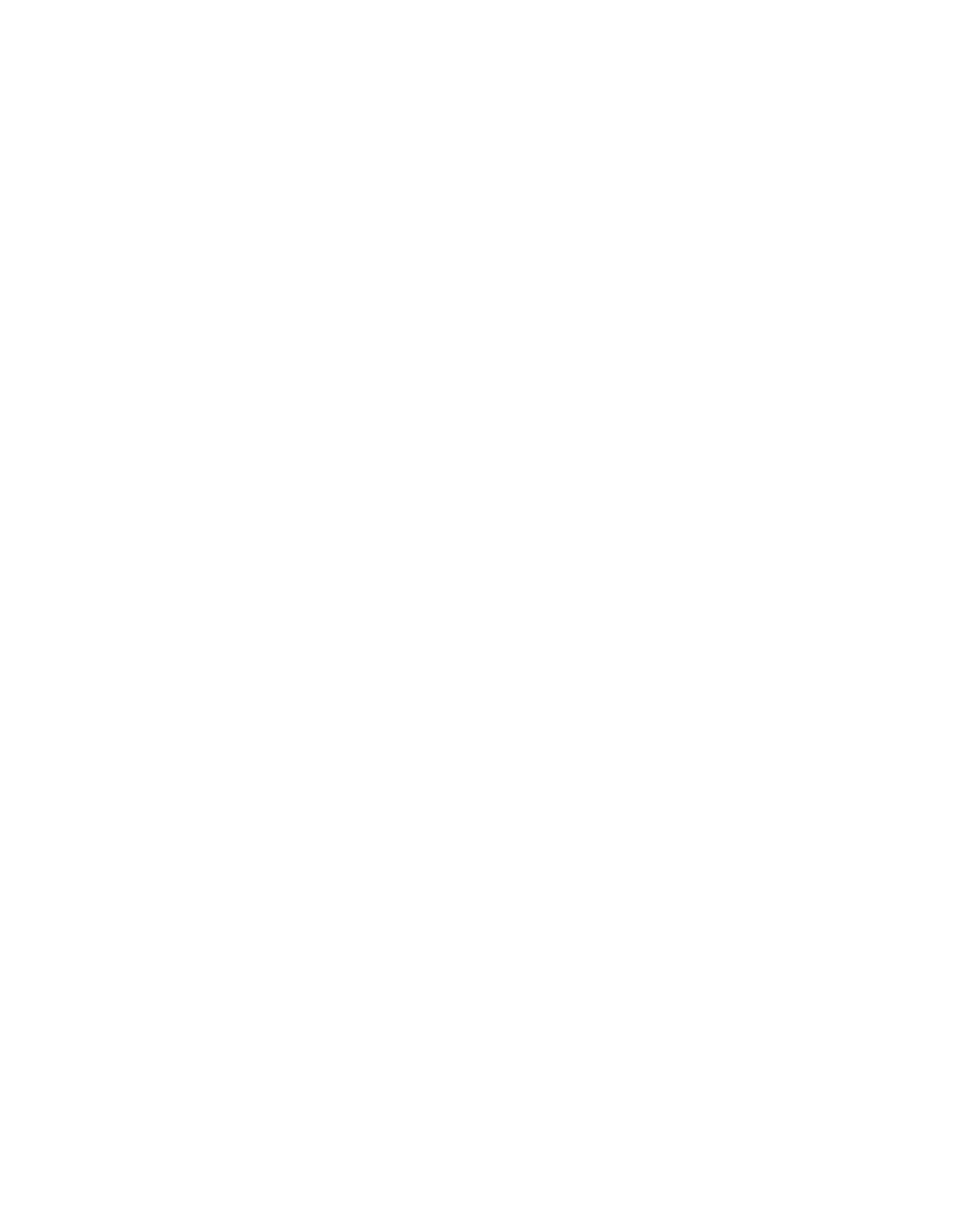

Mastery-based learning can be formalized into school-wide or programmatic competency-based pathways. Competency-based pathways allow students to work through academic standards at their own pace, moving forward to new content when they have demonstrated mastery. Explicit and measurable learning objectives are set, and assessments are developed to accurately assess whether those objectives are met. This pathway allows for quicker completion of coursework and may lead to better outcomes, especially for students who are overage for grade and who are off track in obtaining credits for graduation. For these students, competency-based pathways increase the likelihood of graduation, ensure skill mastery, provide motivation, and allow them to move forward without having to repeat courses (Sturgis, 2010).

#### **TARGETED INTERVENTIONS**

*Targeted Interventions* is the second component within the Personalized Learning Supports thread. For some students, individual planning and classroom-based supports are insufficient to ensure that they can meet college and career readiness expectations. Students may require additional intervention to meet rigorous academic standards; additional supports; or more explicit instruction in social, emotional, or other lifelong learning skills to ensure preparedness for an effective transition to a postsecondary environment (Alwell & Cobb, 2007; 2009).

A growing number of high schools attempt to address both the needs of struggling students and the needs of the remainder of the high school population through multi-tiered systems of support, which use assessments to identify appropriate instruction and interventions to meet the needs of all students. In most multi-tiered systems, there is a primary level of prevention (i.e., high-quality instruction or behavioral support) that is provided to all students. Assessments are used to identify students who may be at risk for poor learning or behavioral outcomes, enabling schools to provide interventions to meet student needs. Students' progress within interventions is monitored, and the intervention is removed or altered to address student concerns as needed (National Center on Response to Intervention, 2010).

Students who are identified as needing supports may receive a wide range of services. Students who have the most chronic and severe behavioral problems and students who are involved in the juvenile justice system or mental health system often receive wraparound services. Many districts have now expanded wraparound services to those students who have not yet made contact with these agencies but who are considered at risk for chronic behavioral problems. Multiple parties, including teachers, behavioral specialists, community representatives, and other professionals, come together with the student and the student's family to identify goals, make a plan, and measure progress. The perspective of the student and his or her family is valued, and the plans that are developed build on student strengths instead of deficits (Eber, 2002).

## **RIGOROUS PROGRAMS OF STUDY**

Individual supports are essential to ensuring that each student meets college and career readiness expectations, but these supports should be part of a larger system of *Rigorous Programs of Study* – the second strand within the Pathways and Supports strand – that, if followed, will help students achieve their postsecondary aspirations. Rigorous instruction is at the core of these pathways. Such instruction empowers teachers to hold students to high standards, aligned with postsecondary expectations. Rigorous pathways also provide a wide range of postsecondary experiences, enabling students to identify skills and preferences to inform their postsecondary goals. Well-defined pathways facilitate the learning of both core content and individualized content necessary to meet postsecondary aspirations while providing multiple entrance and exit points, allowing students to shift to a new pathway should they change their goals.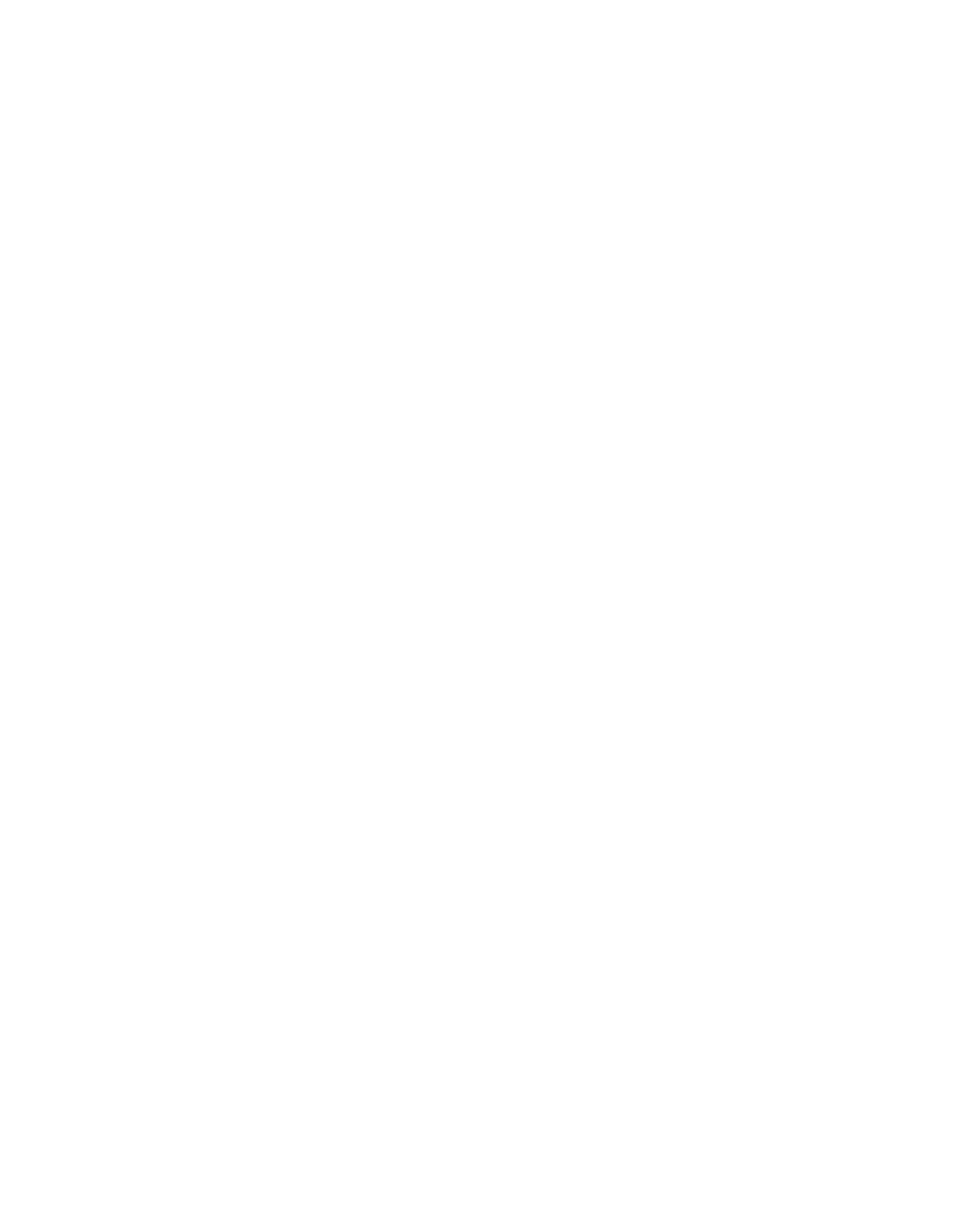

# **WELL-DEFINED PATHWAYS WITH POSTSECONDARY ALIGNMENT**

*Well-defined pathways with Postsecondary Alignment,* the second component within the Rigorous Programs of Study thread, provide students with the opportunity to tailor their coursework to help meet individual college and career goals. Well-defined pathways can focus on specific content areas, such as business, health, or STEM, or enable students to accelerate their rate of learning, helping them master a more rigorous set of general education skills. All pathways must be based on a set of rigorous standards that are aligned with postsecondary expectations (Jardine, Klein, & Schoelkopf, 2010), but they must also be flexible, allowing students to shift to new pathways as their college and career goals change. Career-focused pathways are often known as programs of study. Curriculum within a program of study will be scaffolded, allowing students to develop knowledge and skill sets that are relevant to every pathway in the early years of high school, including rigorous instruction in English language arts and mathematics, and becoming increasingly tailored to industry-specific technical standards as students become more sure of their path (Programs of Study Joint Technical Working Group, 2011).

Maryland has developed a comprehensive set of Career and Technology Education (CTE) programs of study. Each of these programs of study is part of one of ten career clusters, developed in concert with an advisory board of industry representatives. The programs of study available reflect the growth industries within Maryland's labor community. The programs offer pathways to a diverse set of careers, some of which require additional postsecondary education and some of which enable students to enter the workforce upon graduating. All programs of study begin with core content and in sophomore or junior year allow students to begin exploring targeted career options based on interests and goals. Students who set college goals have the opportunity to take Advanced Placement (AP) courses or to earn college credits through dual enrollment coursework. Students interested in beginning a career immediately following high school have the opportunity to enroll in pre-apprenticeship programs. Regardless of postsecondary aspirations, all students can participate in a supervised, work-based learning experience (Maryland State Department of Education, 2011).

Offering a diverse range of programs of study can help engage students in their high school experience, but the traditional high school model is not a good fit for all students to actualize college and career readiness or, in some cases, even to complete high school. Providing alternative pathways to high school graduation, such as attaining a GED test credential or participating in a blended learning program, allows for greater flexibility so that students may pursue a high school degree at their own pace and in their own learning environment. Because there is limited research on the effectiveness of blended learning and great variability in the postsecondary experiences and outcomes of students with GED test credentials, more work must be done to determine if these programs can truly be considered alternative pathways to college and career readiness (American Council on Education, 2011; Vignare, 2002).

## **POSTSECONDARY EXPERIENCES AND PREPARATIONS**

Preparing students for postsecondary education extends beyond imparting essential academic knowledge. Rich *Postsecondary Experiences and Preparations,* the third component in the Rigorous Programs of Study thread, are also necessary to provide students with diverse opportunities that help inform their postsecondary goals and facilitate future transitions. A 2008 Chicago Consortium on School Research report found that college-going climate in high schools was a strong predictor of college enrollment for students. A college-going culture may include teacher- and counselor-supported exploration for best match programs, college fairs to build a better sense of the postsecondary landscape, early explanations of the educational requirements at a variety of postsecondary institutions, and dual enrollment experiences through partnerships with local community colleges (Orr, 1999; Roderick et al., 2008).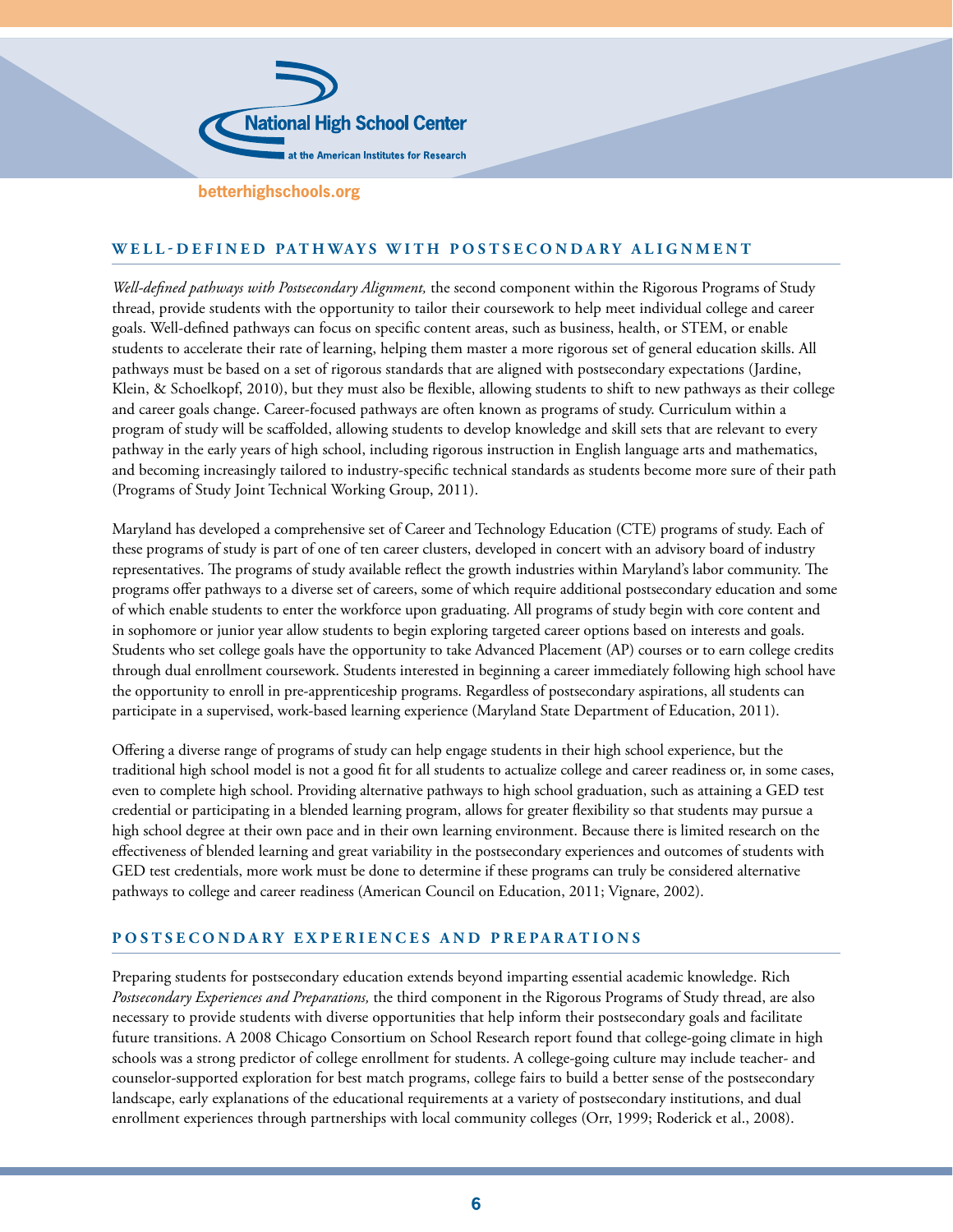

Similarly, high schools can enhance students perspectives by providing career-related experiences, including career fairs, job shadowing, workplace tours, informational interviews, and internships. These experiences contribute to students' understanding of labor market requirements and timely setting of career-specific goals. Work-based experiences have the added benefit of accommodating various learning styles and providing a myriad of learning opportunities that have shown to contribute to significantly higher school attendance rates, high school graduation rates, and earnings after graduation (Bishop & Mane, 2004).

In addition to exploratory opportunities, postsecondary experiences include supports to help students navigate complicated college admissions and workplace entry processes. According to a study of Chicago graduates, lowincome students in particular lack vital information necessary to complete college and financial aid applications (Nagaoka, Roderick, & Coca, 2009). High schools can help by ensuring that students prepare for and take necessary admissions tests, such as the SAT or ACT; by assisting students in completing college applications and the Free Application for Federal Student Aid (FAFSA); and by providing guidance on post-admissions decision making (Roderick et al., 2008; Tierney et al., 2009).

# **ALIGNED RESOURCES, STRUCTURES, AND SUPPORTS**

*Aligned Resources, Structures, and Supports* compose the third thread in the Pathways and Supports strand. Though preparing students for college and career is complex work, state education agencies (SEAs), and local education agencies (LEAs), and schools have an array of resources that can be leveraged to help implement strategies and initiatives. Innovative scheduling and programmatic structures can be designed to focus on postsecondary success; fiscal and human capital resources can be thoughtfully assigned to efficiently support college and career readiness efforts; and community partnerships can be fostered in an effort to create comprehensive systems of services to help students actualize college and career readiness. Thoughtful use of resources is not specific to college and career readiness programs and supports; however, lessons learned on the importance of resource alignment can be taken from high school improvement efforts and applied to work in this field.<sup>2</sup>

| <b>THREADS</b>                                              | <b>COMPONENTS</b>                             | <b>EXAMPLES</b>                                                                                                   |
|-------------------------------------------------------------|-----------------------------------------------|-------------------------------------------------------------------------------------------------------------------|
| <b>Aligned</b><br>Resources,<br>Structures,<br>and Supports | <b>Physical and Organizational Structures</b> | Block scheduling, increased learning time, and advisories<br>Career academies and<br>smaller learning communities |
|                                                             | <b>Human Capital</b>                          | Recruitment and hiring<br>Professional development and support<br>Supervision<br>and evaluation                   |
|                                                             | <b>Community Partnerships and Resources</b>   | Tutoring/mentoring programs and service learning<br><b>Internships</b>                                            |
|                                                             | <b>Fiscal Resources</b>                       | Funding, facilities, and equipment                                                                                |
|                                                             |                                               |                                                                                                                   |

# **Exhibit 4: College and Career Development Organizer, Pathways and Supports Strand, Aligned Resources, Structures, and Supports Thread**

<sup>1</sup> The National High School Center recognizes that local policies and other contextual factors may introduce challenges to leveraging many of these resources effectively, and further information on strategies and initiatives for high school improvement can be found in the National High School Center's *Eight Elements of High School Improvement* at [http://www.betterhighschools.org/pubs/documents/](http://www.betterhighschools.org/pubs/documents/EightElementsMappingFramework.pdf) [EightElementsMappingFramework.pdf](http://www.betterhighschools.org/pubs/documents/EightElementsMappingFramework.pdf)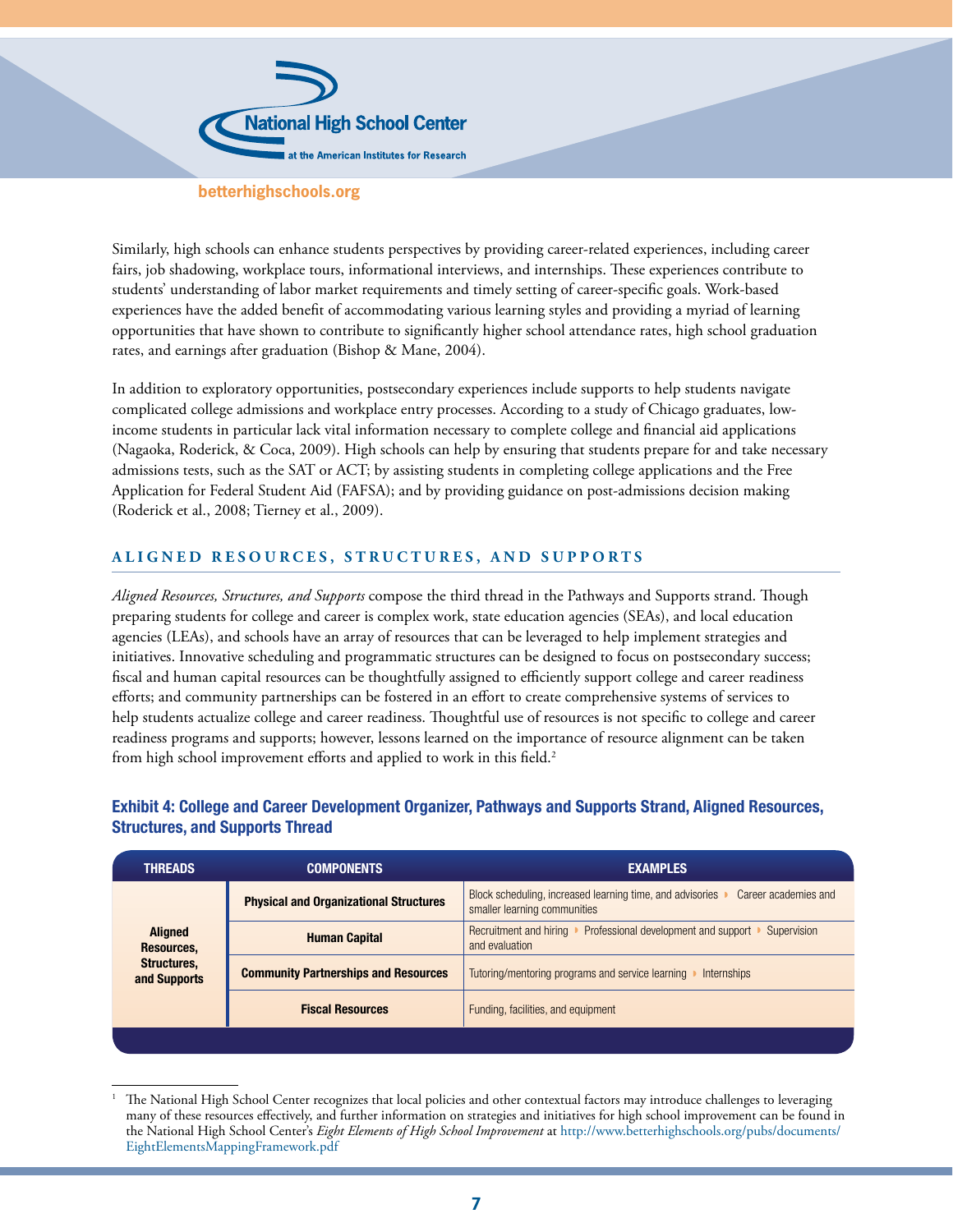

# **PHYSICAL AND ORGANIZATIONAL STRUCTURES**

High schools are increasingly turning toward more innovative uses of *Physical and Organizational Structures,* the first component in the Aligned Resources, Structures and Supports thread, to help ensure the college and career readiness of students. Use of innovative structures encourages high schools and school districts to take components of the traditional high school model, such as seat time requirements, classroom organization and space, and teacher assignments, and alter them to better address student needs within a school or district. High schools can make use of both innovative physical and organizational structures by creating small learning communities or other similar models to help provide student resources and supports. Often, small learning communities take the form of Career Academies, which are schools-within-a-school that focus on targeted career pathways. These Career Academies offer students instruction in academic core content and pathway-specific coursework as well as the opportunity to participate in work-based learning opportunities. Career Academies make use of innovative physical structures by arranging classrooms and workspaces to allow for more student and teacher collaboration or more technology-based work. Career Academies can also be mapped out separately within a single school building to create close communities with more teacher-student interaction. Though research on the impact of small learning communities on academic achievement has shown mixed results (Bomotti & Dugan, 2005; Kemple & Snipes, 2000), these non-traditional structures contribute to some promising student outcomes. Because students remain with the same set of teachers over the course of their career academy experience, teachers can provide increased levels of interpersonal support. Students who attend Career Academies that are successful in providing these supports often show increased school engagement. Students who were at risk of dropping out when they entered a career academy showed increased attendance and academic course-taking and decreased dropout rates. Career Academies also contributed to an increased rate of applying to college among all student groups. This research confirms that while use of innovative organizations and physical structures can lead to improved college and career readiness outcomes, to be truly effective, they should be aligned with other effective academic and interpersonal supports designed to target student needs (Kemple & Snipes, 2000).

High schools are also turning to increased learning time in an effort to provide additional student supports. Though Carnegie units and seat time requirements have long provided a barrier to high school reform, many schools, districts, and states have begun to alter the master schedule to provide additional time for students to learn the knowledge and skills necessary to meet college and career readiness expectations. Many high schools use expanded learning time options in an effort to meet student needs. Block scheduling is a popular strategy, allowing for double-dosing in core content areas, such as mathematics and English language arts, to ensure that students are meeting rigorous college and career readiness standards in those subjects. Similarly, many high schools are adding a zero hour or after-school block to allow students with academic challenges to seek extra help. In addition to extra core content, some high schools are also adding time to the school day to include an advisory period that allows for explicit instruction in lifelong learning skills and facilitation of the college and career application and enrollment processes. Although the uses of extended learning time mentioned previously have been identified as practices that show promise, it is important to note that use of time must be targeted to concrete learning goals based on student data for it to be an effective strategy (National Center on Time and Learning, 2011; Tierney et al., 2009).

## **HUMAN CAPITAL**

*Human Capital* is the second component in the Aligned Resources, Structures and Supports thread. Effective teachers and leaders have long been acknowledged as one of the most important school-level factors associated with student performance (Hanushek, 2002). School staff members create the culture of college and career readiness standards and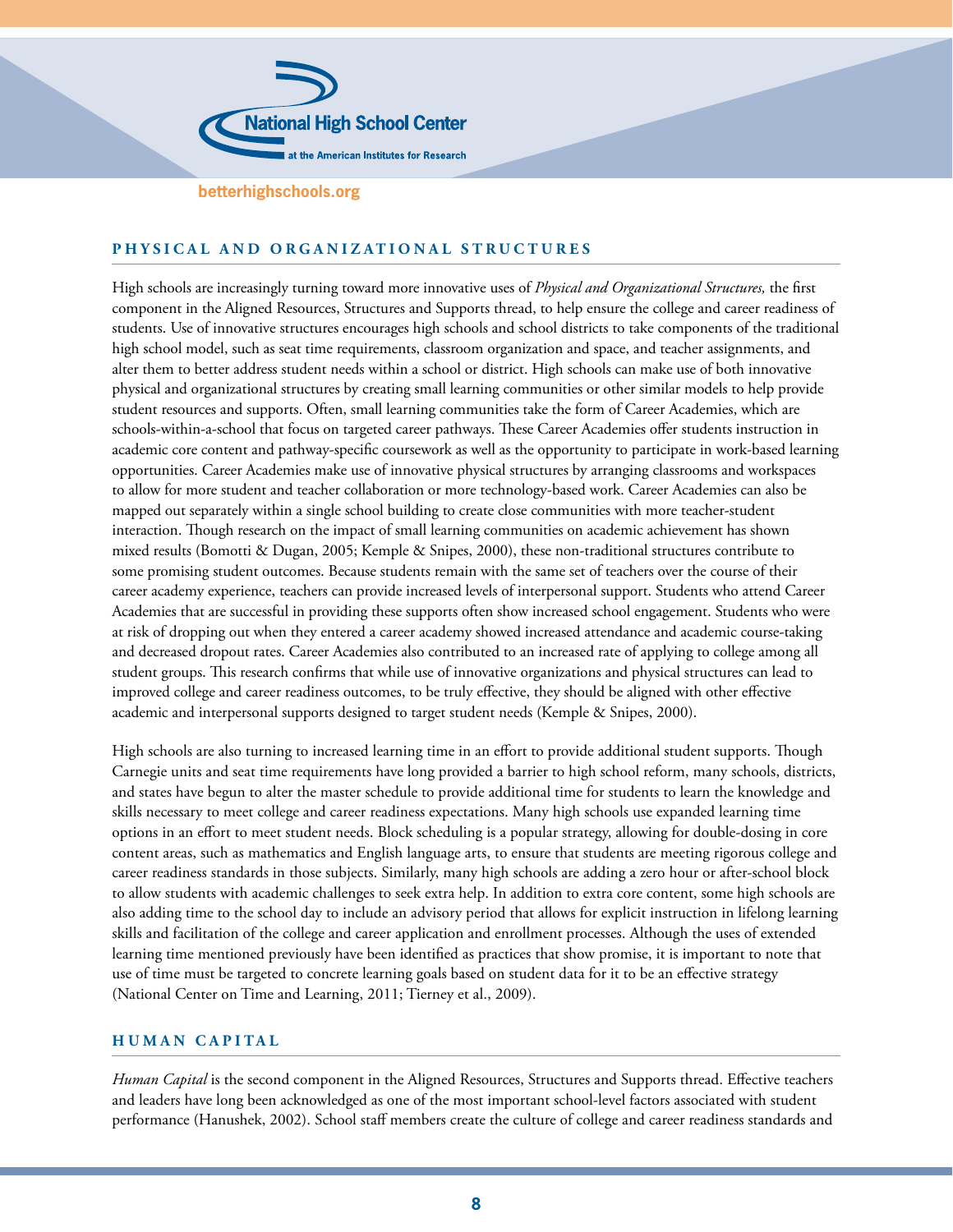

expectations; they implement rigorous instruction to ensure those standards are met; and they leverage other available resources to provide supports in an effort to meet student needs. Schools and districts can help ensure effective use of human capital by recruiting and hiring teachers who have received adequate preparation and have a history of success (Jacob, Kane, & Rockoff, 2009; Kane, Rockoff, & Staiger, 2008; Strategic Data Project, 2011). Once hired, teachers and other staff must be provided with rigorous and relevant professional development. All professional development should be aligned with school goals and should include modeling of teaching strategies for targeted content. College and career readiness professional development should also be aligned with college and career readiness expectations and measures. Any professional development should be paired with continuous monitoring and follow-up to ensure that teachers master necessary skills (Archibald, Coggshall, Croft, & Goe, 2011).

Because most schools have just begun to implement college and career readiness standards, most of what we know about professional development comes from the broader teacher effectiveness literature; however, several states have begun to implement strategies for training teachers and school staff to teach to college and career readiness standards. The Kentucky Department of Education has been working with teacher education programs in the state to communicate new college and career readiness standards to ensure that new teaching candidates enter the field equipped with knowledge of rigorous instruction. Similarly, Texas has been working with institutions of higher education to provide professional development to veteran teachers to ensure that standards taught in high school align with what those students will be expected to have mastered when they get to college (Southern Regional Education Board, n.d.). Professional development opportunities that promote continuous improvement allow teachers and other school staff to better utilize other resources at their disposal to help students maximize postsecondary attainment.

## **COMMUNITY PARTNERSHIPS AND RESOURCES**

Students are not educated in a vacuum. Just as student performance is influenced by family- and community-related factors, family and *Community Partnerships and Resources,* the third component in the Aligned Resources, Structures and Supports thread, can be leveraged to help students meet their goals. Research has long linked student performance in school to family and community involvement, citing higher grade point averages, better attendance, and improved behavior as a result of strong external supports (Henderson & Mapp, 2002). Similarly, community-based organizations can have a powerful impact on students' social and emotional skills, helping students with self-monitoring, risk avoidance, and other coping behaviors that contribute to postsecondary success (Forum for Youth Investment, 2010). Not surprisingly, community-based resources are found to be most beneficial when aligned with successful schoolbased interventions, including rigorous standards and strong teachers and leaders (Henderson & Mapp, 2002).

Community leaders in Austin, Texas, partnered with the Forum for Youth Investment to develop a tool to help schools, parents, and others in the Austin Independent School District access available community resources. In 2009, the *Youth Services Mapping System* was released as a tool to allow stakeholders to search for support services designed to address student needs ranging from college and career readiness and exploration supports to crisis management and substance abuse rehabilitation. The system further permits users to select a number of filters to refine their search, allowing them to explore when programs are offered, which special populations resources are designed to serve, and whether the interventions used have a research or evidence base. Beyond helping students and families find necessary resources, this tool also serves as a data and monitoring system for the Austin Independent School District and supporting community-based organizations, allowing staff and stakeholders to advocate for increased resources in areas of student need where pre-existing support organizations are not available (CommunitySync and DeepCoolClear, LLC, 2009; Forum for Youth Investment, 2011).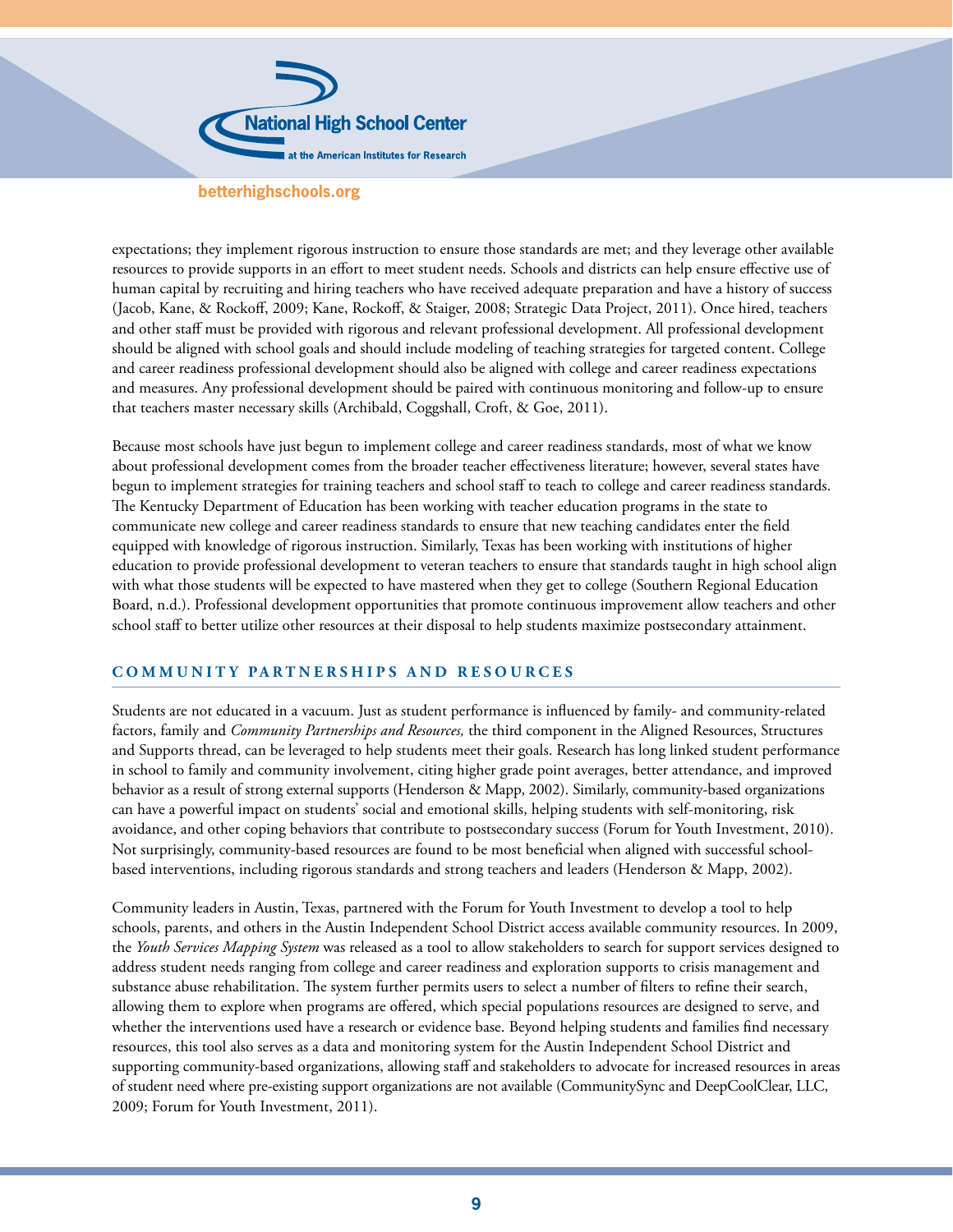

# **FISCAL RESOURCES**

*Fiscal Resources* is the fourth component in the Aligned Resources, Structures, and Supports thread. Funding is a challenge for any school system. As a result, it is particularly important that SEAs, LEAs, schools, and other organizations explore and align funding streams and other fiscal resources, such as facilities and equipment, to ensure that these resources can be used efficiently. Schools must consider the level of student need as well as the breakdown of student postsecondary goals to help plan for the resources that will be necessary (Education Resources Strategies, 2010a). Though funds are increasingly being made available by foundations and the federal government to focus on college and career readiness work, most schools and districts will need to channel existing fiscal resources toward meeting college and career readiness expectations. Furthermore, funding and other resources for college and career readiness programs and supports must be allocated within larger funding conversations in which all school improvement strategies and initiatives must be carefully considered, aligned, and prioritized in recognition of the reality of limited funds.

The Memphis Public School District implemented "Budget Hold 'Em," a strategy developed by Education Resource Strategies (ERS) as a method of aligning and prioritizing fiscal resources. The "game" requires district personnel to carefully consider how programmatic outcomes should be prioritized given limited funds. Through previous work, ERS had discovered that a flat percentage of budget cuts for each department was not necessarily an effective way to save resources. Though departments would cut their budgets by the mandated amount, they would also add new projects, rendering a net increase in the budget as a result. Memphis school system officials began "Budget Hold 'Em" by listing the line item budgets for Title I, Race to the Top, and other grant funds the district was receiving. They also provided staff with a resource list showing the budget for all equipment and staff. When district personnel proposed a diversion of Title I or other funds for a new initiative, they were forced to consider the line item budgets and couch their proposal in terms of what they would propose giving up. Though Memphis's experience was not solely focused on college and career readiness, it highlights the importance of framing resource allocation for college and career readiness in the larger context of district and school funding as a whole (Education Resource Strategies, 2010b).

#### **KEY CONSIDERATIONS**

This brief summarized the pathways and supports of college and career success that the National High School Center has collected through a scan of more than 70 organizations and the research and policy literature. The goal of this brief, as well as the College and Career Development Organizer and the other briefs in the series, is to help key stakeholders traverse the vast college and career readiness landscape by mapping its terrain. Through development of the organizer and briefs, we have identified key landmarks that stakeholders may want to consider as they work through college and career readiness outcomes and measures within their local contexts:

- Student pathways and supports must provide students with opportunities to master a common set of skills while still allowing them to tailor individualized learning programs to pathway-specific goals and expectations based on their postsecondary aspirations.
- Though student pathways will vary greatly based on postsecondary goals, all students must be provided the supports necessary to meet similarly rigorous standards. Pathways must be determined based on student aspirations and capabilities rather than on existing levels of performance.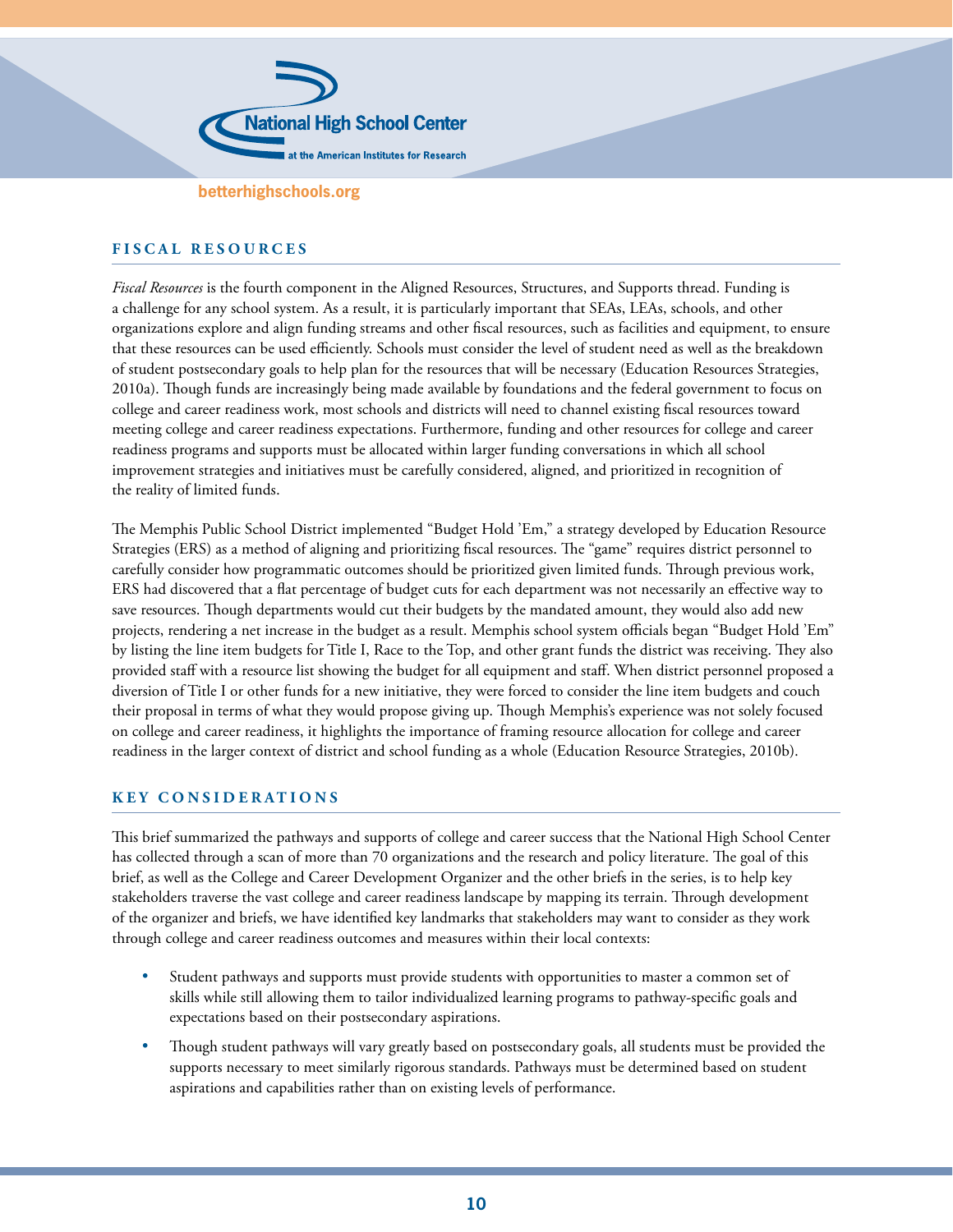

- Pathways and supports must be flexible, allowing students to alter programs of study to align with changing postsecondary goals.
- Student supports must be aligned and based on comprehensive, coherent plans for school improvement and maximizing each student's attainment. Student supports should not be piecemeal and disjointed programmatic additions designed to address each new policy or priority. A key step in ensuring this alignment is to design student supports that enable each student to meet well-defined college and career readiness goals and expectations.

#### **REFERENCES**

- ACT. (2006). *Ready for college and ready for work: Same or different?* Iowa City, IA: Author. Retrieved from [http://www.](http://www.act.org/research/policymakers/pdf/ReadinessBrief.pdf) [act.org/research/policymakers/pdf/ReadinessBrief.pdf](http://www.act.org/research/policymakers/pdf/ReadinessBrief.pdf)
- Adelman, C. (2006). *The tool box revisited: Path's to degree completion from high school to college.* Washington, DC: U.S. Department of Education, Office of Educational Research and Improvement.
- Alliance for Excellent Education. (2009). *Reinventing the federal role in education: Supporting the goal of college and career readiness for all students.* Washington, DC: Author. Retrieved from [http://www.all4ed.org/files/](http://www.all4ed.org/files/PolicyBriefReinventingFedRoleEd.pdf) [PolicyBriefReinventingFedRoleEd.pdf](http://www.all4ed.org/files/PolicyBriefReinventingFedRoleEd.pdf)
- Alwell, M., & Cobb, B. (2007). *Social/communication interventions and transition outcomes for youth with disabilities: A systematic review.* Charlotte, NC: National Secondary Transition Technical Assistance Center.
- Alwell, M., & Cobb, B. (2009). *Functional life skills curricular interventions for youth with disabilities : A systematic review.* Charlotte, NC: National Secondary Transition Technical Assistance Center.
- American Council on Education. (2011). *Journeys through college: Postsecondary experiences of GED® test passers.* Washington, DC: Author.
- Archibald, S., Coggshall, J. G., Croft, A., & Goe, L. (2011). *High-quality professional development for all teachers: Effectively allocating resources.* Washington, DC: National Comprehensive Center for Teacher Quality. Retrieved from <http://www.tqsource.org/publications/HighQualityProfessionalDevelopment.pdf>
- Bishop, J. H., & Mane, F. (2004). The impacts of career-technical education on high school labor market success. *Economics of Education Review, 23*(4), 381–402. Retrieved from [http://dx.doi.org/10.1016/j.](http://dx.doi.org/10.1016/j.econedurev.2004.04.001) [econedurev.2004.04.001](http://dx.doi.org/10.1016/j.econedurev.2004.04.001)
- Bomotti, S. S., & Dugan, J. S. (2005). *Smaller learning communities: A synthesis of evidence-based research.* Berkeley, CA: MPR Associates, Inc.
- Callahan, C. M. (2003). *Advanced Placement and International Baccalaureate programs for talented students in American high schools: A focus on science and mathematics* (RM03176). Storrs: University of Connecticut, National Research Center on the Gifted and Talented.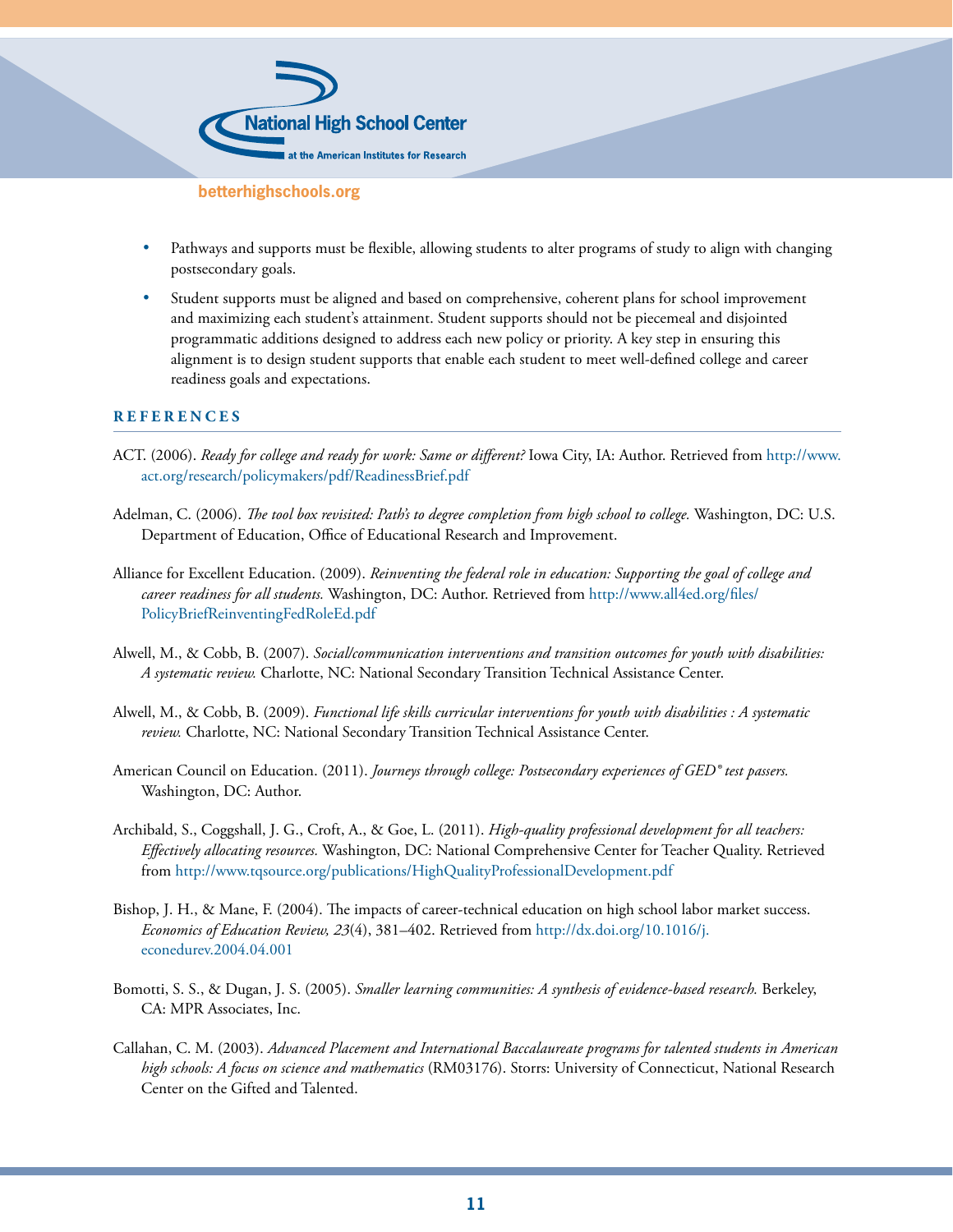

- Carnevale, A. P., Smith, N., & Strohl, J. (2010). *Help wanted: Projections of jobs and education requirements through 2018.* Washington, DC: Georgetown University Center on Education and the Workforce. Retrieved from <http://www9.georgetown.edu/grad/gppi/hpi/cew/pdfs/FullReport.pdf>
- CommunitySync and DeepCoolClear, LLC. (2009). *YSM: Youth services mapping system.* Retrieved from <http://www.ysm-austin.org/index.php>
- Eber, L., Sugai, G., Smith, C. R., & Scott, T. M. (2002). Wraparound and positive behavioral interventions and supports in the schools. *Journal of Emotional and Behavioral Disorders, 10*(3), 171–180. Retrieved from <http://ebx.sagepub.com/content/10/3/171>
- Educational Policy Improvement Center. (2009). *Creating college readiness: Profiles of 38 schools that know how.* Eugene, OR: Author. Retrieved from<https://www.epiconline.org/files/pdf/Profiles.pdf>
- Education Resource Strategies. (2010a). *Learning when to hold 'em and when to fold 'em.* Watertown, MA: Author. Retrieved from [http://erstrategies.org/documents/pdf/MemphisWhitePaper\\_10.25\\_Final\\_.pdf](http://erstrategies.org/documents/pdf/MemphisWhitePaper_10.25_Final_.pdf)
- Education Resource Strategies. (2010b). *School funding systems: Equity, transparency, flexibility.* Watertown, MA: Author. Retrieved from [http://erstrategies.org/documents/pdf/ERS\\_Funding\\_Guide.pdf](http://erstrategies.org/documents/pdf/ERS_Funding_Guide.pdf)
- Forum for Youth Investment. (2010). *Credentialed by 26: Insulating the education pipeline to increase postsecondary success.* Washington, DC: Author. Retrieved from [http://www.forumfyi.org/files/RB21\\_Credentialed-by-26\\_](http://www.forumfyi.org/files/RB21_Credentialed-by-26_Brief-1[1].pdf) [Brief-1\[1\].pdf](http://www.forumfyi.org/files/RB21_Credentialed-by-26_Brief-1[1].pdf)
- Forum for Youth Investment. (2011). *Ready by 21 case study: Austin, Texas.* Washington, DC: Author. Retrieved from <http://www.forumfyi.org/files/Austin-CaseStudy-Dec10.pdf>
- Garcia, J. (2011, November). F*ederal Way Public Schools—academic acceleration.* Presentation delivered at The Education Trust National Conference, Arlington, VA.
- Hanushek, E. A. (2002). Teacher quality. In L. T. Izumi & W. M. Evers (Eds.), *Teacher quality* (pp. 1–12). Stanford, CA: Hoover Press. Retrieved from [http://hanushek.stanford.edu/sites/default/files/publications/Hanushek2002Teacher](http://hanushek.stanford.edu/sites/default/files/publications/Hanushek2002Teacher Quality.pdf)  [Quality.pdf](http://hanushek.stanford.edu/sites/default/files/publications/Hanushek2002Teacher Quality.pdf)
- Henderson, A. T., & Mapp, K. L. (2002). *A new wave of evidence: The impact of school, family, and community connections on student achievement.* Austin, TX: Southwest Educational Development Laboratory, National Center for Family and Community Connections with Schools.
- Jacob, B., Kane, T. J., & Rockoff, J. (2009). *Can you recognize an effective teacher when you recruit one?* (CLOSUP Working Paper Series No. 11). Ann Arbor, MI: University of Michigan, Center for Local, State, and Urban Policy. Retrieved from [http://www.gse.harvard.edu/ncte/resources/publications/Can\\_You\\_Recognize\\_An\\_](http://www.gse.harvard.edu/ncte/resources/publications/Can_You_Recognize_An_Effective_Teacher_-_Jacob_Kane_Rockoff.pdf) [Effective\\_Teacher\\_-\\_Jacob\\_Kane\\_Rockoff.pdf](http://www.gse.harvard.edu/ncte/resources/publications/Can_You_Recognize_An_Effective_Teacher_-_Jacob_Kane_Rockoff.pdf)
- Jardine, E., Klein, S., & Schoelkopf, J. (2010). *Programs of Study: Local Implementation Readiness and Capacity A Tool for Local College and Career Readiness.* Berkeley, CA: MPR Associates, Inc.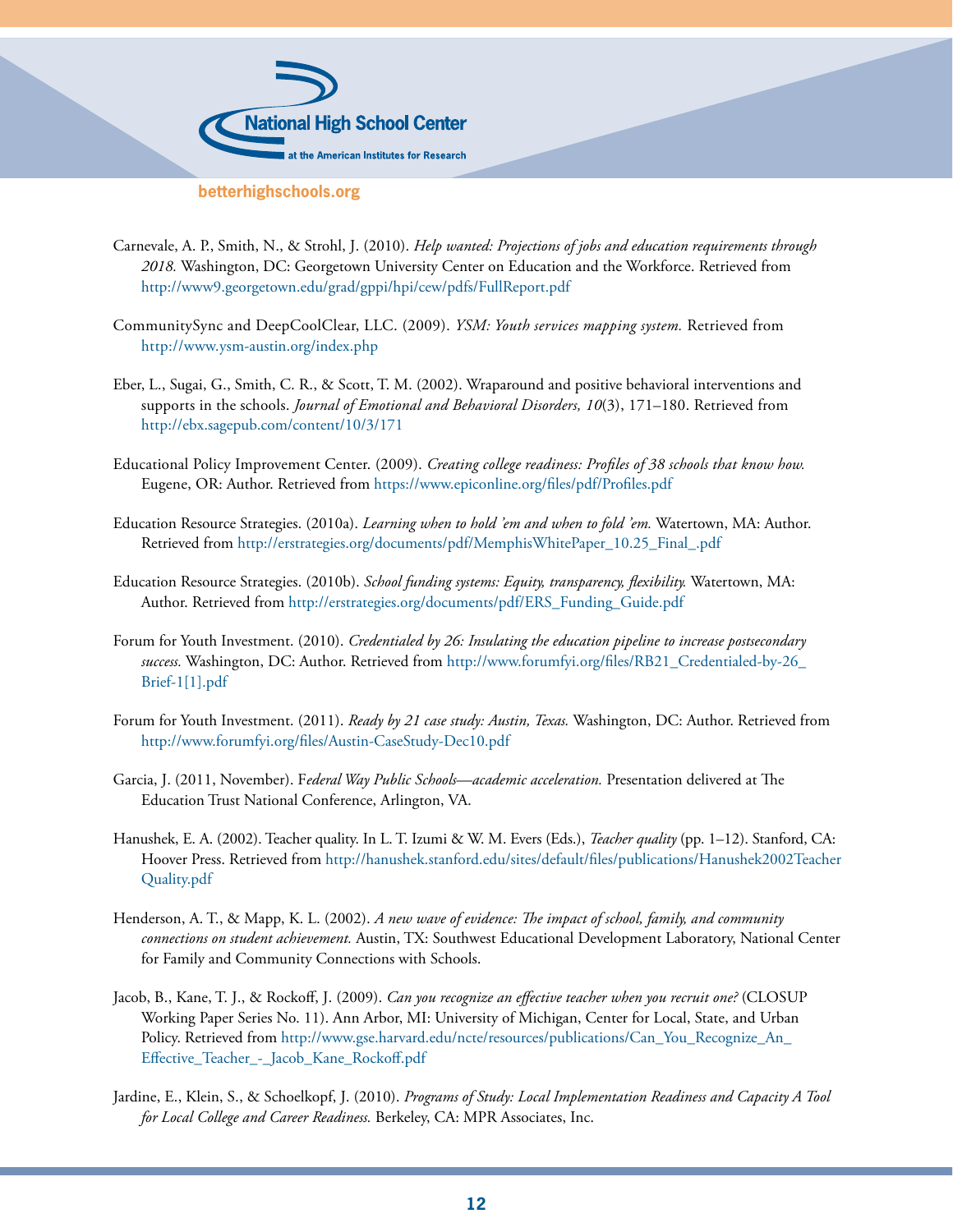

- Programs of Study Joint Technical Working Group. (2011). *Programs of study: Year 3 joint technical report.* Louisville, KY: National Research Center for Career and Technical Education, Louisville, KY.
- Kane, T. J., Rockoff, J. E., & Staiger, D. O. (2008). What does certification tell us about teacher effectiveness? Evidence from New York City. *Economics of Education Review, 27,* 615–631. Retrieved from [http://www0.gsb.](http://www0.gsb.columbia.edu/faculty/jrockoff/certification-final.pdf) [columbia.edu/faculty/jrockoff/certification-final.pdf](http://www0.gsb.columbia.edu/faculty/jrockoff/certification-final.pdf)
- Kemple, J. J., & Snipes, J. C. (2000). *Career academies: Impacts on students' engagement and performance in high school.* New York: MDRC.
- Kleiner, B., & Lewis, L. (2005). *Dual enrollment of high school students at postsecondary institutions: 2002–03* (NCES 2005–008). Washington, DC: U.S. Department of Education, National Center for Education Statistics.
- Maryland State Department of Education. (2011). *Maryland high school career and technical education programs of study.* Baltimore: Author, Division of College and Career Readiness.
- Nagaoka, J., Roderick, M., & Coca, V. (2009). *Barriers to college attainment: Lessons from Chicago.* Washington, DC: Center for American Progress. Retrieved from [http://www.americanprogress.org/issues/2009/01/pdf/](http://www.americanprogress.org/issues/2009/01/pdf/ChicagoSchools.pdf) [ChicagoSchools.pdf](http://www.americanprogress.org/issues/2009/01/pdf/ChicagoSchools.pdf)
- National Center on Response to Intervention. (2010). *Essential components of RTI: A closer look at response to intervention.* Washington, DC: Author, U.S. Department of Education, Office of Special Education Programs.
- National Center on Time and Learning. (2011). *Time well spent: Eight powerful practices of successful, expanded-time schools.* Boston, MA: Author. Retrieved from<http://www.timeandlearning.org/files/TimeWellSpent.pdf>
- National Collaborative on Workforce and Disability. (n.d.). *Individualized learning plan fact sheet.* Washington, DC: National Collaborative on Workforce and Disability for Youth, Institute for Educational Leadership. Retrieved from <http://www.ncwd-youth.info/fact-sheet/individualized-learning-plan>
- National High School Center. (2010). What is the research base of individual learning plans at the high school level and its impact on student outcomes? T*echnical Assistance Responses.* Washington, DC: Author, U.S. Department of Education. Retrieved from [http://www.betterhighschools.org/MembersOnly/TA/topic\\_studentsupport.asp#ILPstu](http://www.betterhighschools.org/MembersOnly/TA/topic_studentsupport.asp#ILPstu)
- Orr, M. T. (1999, May). *Community college and secondary school collaboration on workforce development and education reform: A close look at four community colleges.* New York: Community College Research Center, Teachers College, Columbia University.
- Roderick, M., Nagaoka, J., Coca, V., Moeller, E., Roddie, K., Gilliam, J., & Patton, D. (2008). *From high school to the future: Potholes on the road to college.* Chicago, IL: Consortium on Chicago School Research at the University of Chicago. Retrieved from [http://www.diversityweb.org/research\\_and\\_trends/research\\_evaluation\\_impact/student\\_](http://www.diversityweb.org/research_and_trends/research_evaluation_impact/student_learning_outcomes/documents/FromHighSchooltotheFuturePotholestoCollege.pdf) [learning\\_outcomes/documents/FromHighSchooltotheFuturePotholestoCollege.pdf](http://www.diversityweb.org/research_and_trends/research_evaluation_impact/student_learning_outcomes/documents/FromHighSchooltotheFuturePotholestoCollege.pdf)